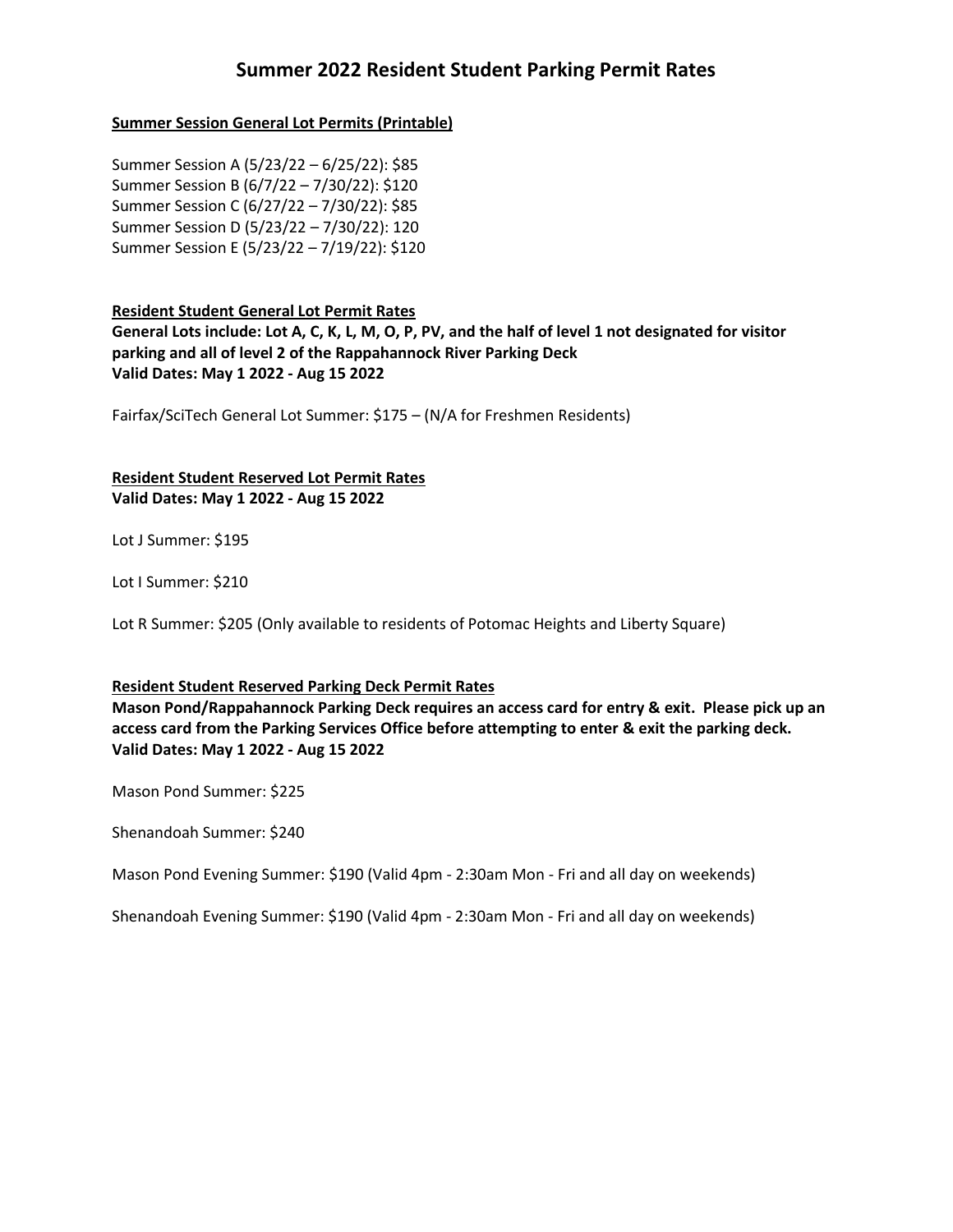# **Summer 2022 Resident Student Parking Permit Rates**

## **Beacon Hall Resident Student (SciTech Campus) Valid Dates: May 1 2022 - Aug 15 2022**

Beacon Hall Summer: \$205 (ONLY valid in Beacon Hall Resident Lot and Tower Lot when parked at SciTech Campus)

**Townhouse Resident Permits Valid Dates: May 1 2022 - Aug 15 2022**

Townhouse Resident Summer: \$115\*

\**Permit is for Townhouse Residents only.*

**Motorcycle Permits Valid Dates: May 1 2022 - Aug 31 2022**

Motorcycle General: \$30

Deck Motorcycle Permit: \$80 \*With purchase of Deck Car Permit or Surface Car Lot Permit: \$40

**Note 1**: Mopeds, scooters, and bicycles occupying parking space will be categorized as motorcycles for policy application.

**Note 2**: Price reduced for individuals who purchase a motorcycle permit with a regular permit.

#### **Short Term Rates**

Fairfax Daily Lot L & K: \$9.00

Fieldhouse Daily Lots M, O, & P: \$5.00 (Pay & Display receipt on your vehicle's dashboard. Pay station is located in Lot O in front of the Field House; pay by cell available through Parkmobile application)

Daily Evening General (valid after 4pm): \$6.00

Science and Technology Campus Daily: \$6.00

West Campus Daily: \$3.00

Deck Hourly Rate – 1 Hour: \$3.00

Deck Hourly Rate – 2 Hours: \$6.00